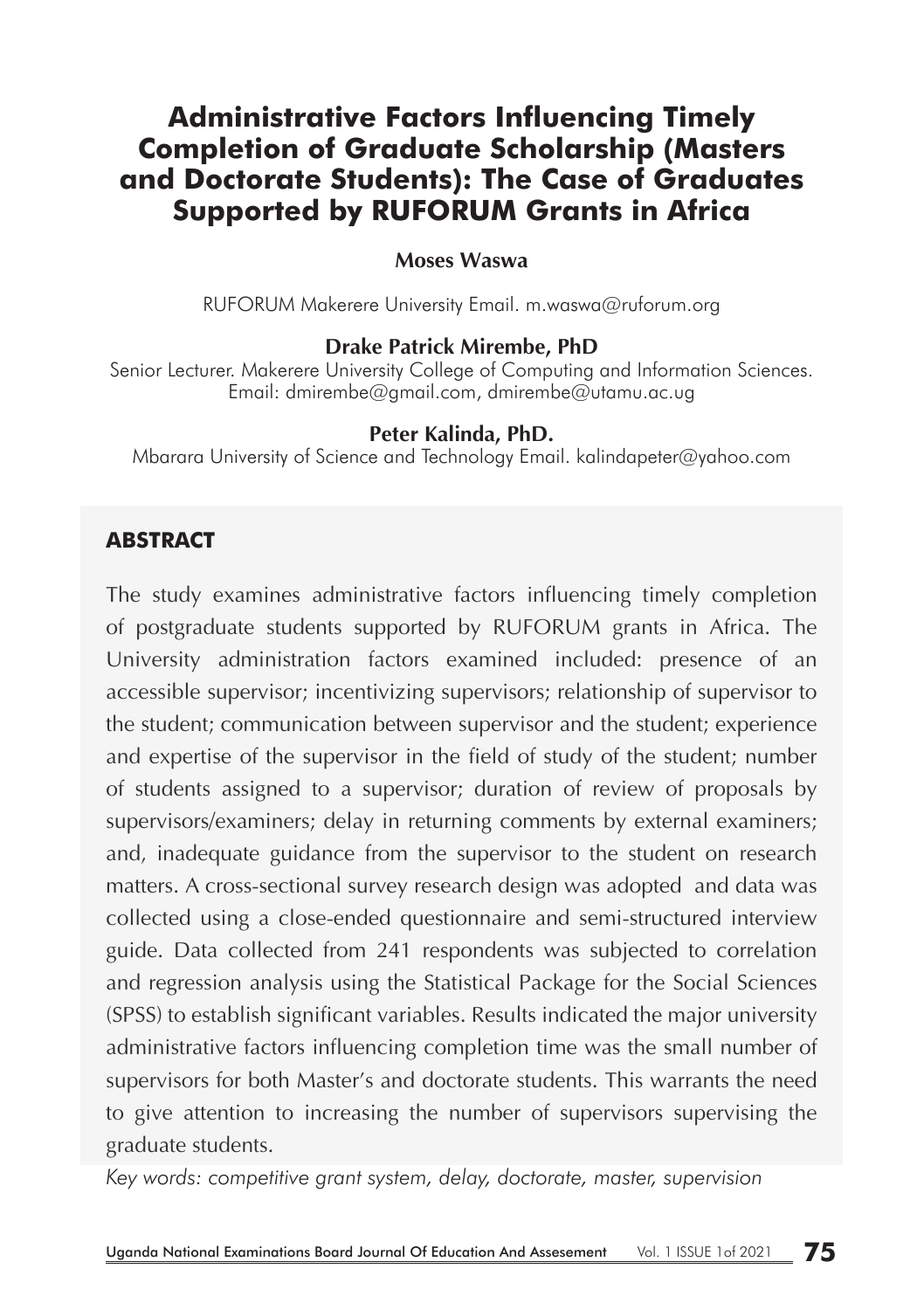## **INTRODUCTION**

The Regional Universities FORUM for capacity building in agriculture (RUFORUM), founded in 2004 has been supporting the training of Doctorate and Masters' degree students through the competitive grants system, aimed at increasing the contribution of graduates and research products from RUFORUM member universities to smallholder livelihoods and rural development (Rukarwa et al., 2018). Over the years, RUFORUM has supported over 1958 master students and 536 PhD students (RUFORUM, 2020). However, RUFORUM continues to observe low timely completion rates of students as reported by Njeru (2014a, 2014b) and RUFORUM (2020) resulting into additional costs committed by RUFORUM to sustain the students in the universities.

The slow completion rate of graduate students has attracted attention from RUFORUM and other stakeholders, including; university administrations, policy makers and candidate sponsors (RUFORUM, 2018). Accordingly, a number of recommendations have been made to address these challenges (Njeru, 2014a; Njeru, 2014b; RUFORUM, 2020). Since then, no attempts have been made to identify the factors responsible for the low completion rates in order to reverse the trend, hence the rationale for this study. Njeru (2014a, 2014b) classifies these factors into three categories student-related factors, University administrative factors and economic factors.

### **LITERATURE REVIEW**

Soumana and Uddin (2017) identified the effect of supervisors and most notably inaccessibility; lack of engagement; weakness in the subject matter being researched and also attitude and relationship between supervisor and student as the most important factors determining completion time. Relatedly, Nurhazani et al. (2015) reported experience and expertise of the supervisors as well as an accessible supervisor as one of the key determinants of completion time of postgraduate studies. On the other hand, Aina (2015) identified gender, experience of supervisors and the number of students supervised by a single supervisor as having significant relationships with the completion time of doctoral programmes. This is similar to the findings of Rong'uno et al. (2017) who reported a mismatch between the numbers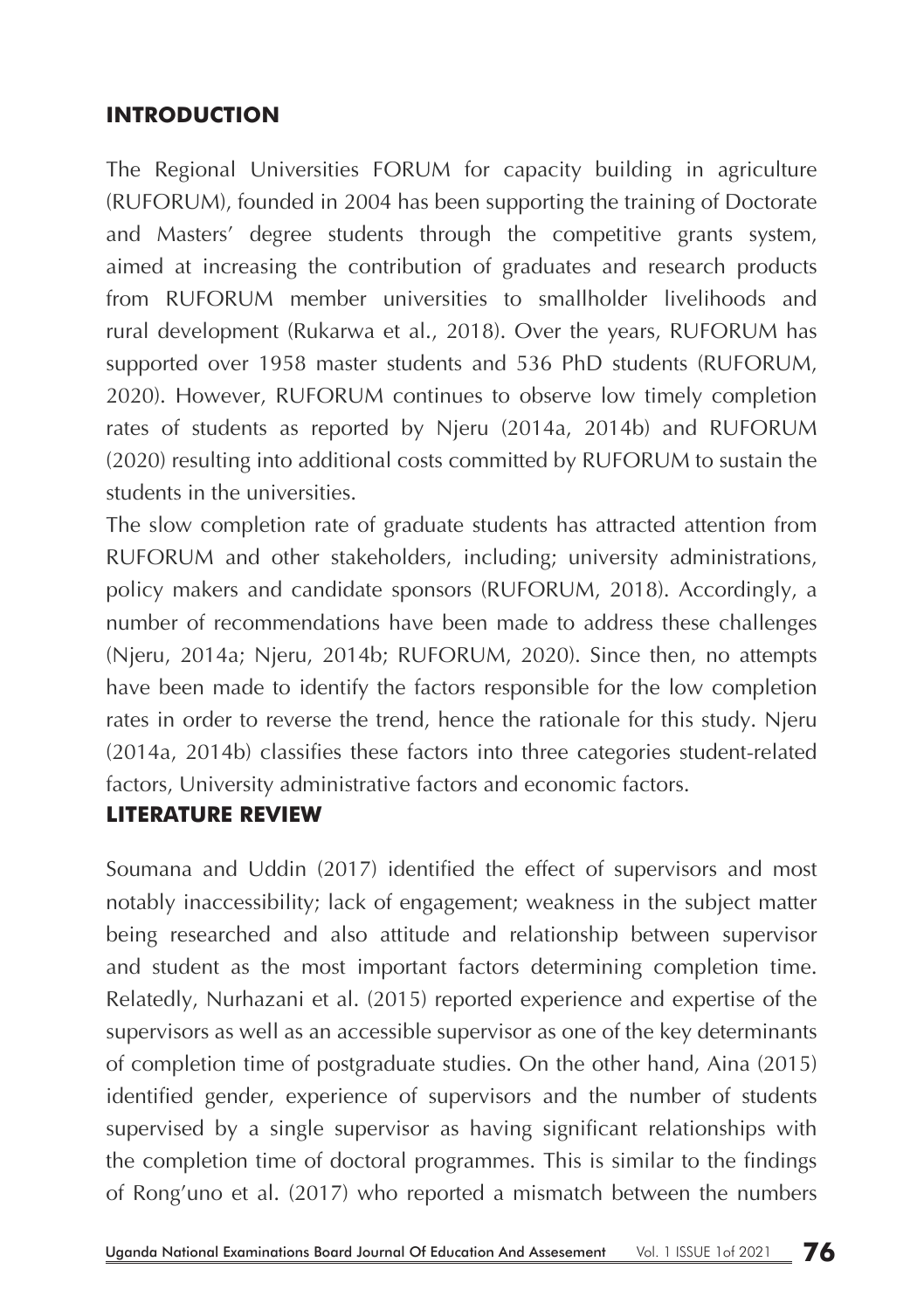of students supervised and the numbers of supervisors as a major factor contributing to delayed completions. Associated with the attributes of a supervisor, Eyangu et al. (2014) identified the slow process of reviewing proposals by supervisors/reviewers; assigning two supervisors per student; and, undependable supervisors as affecting timely completions. Unlike the studies above, the influence of university administrative factors especially the student supervision processes on completion time of masters and doctorate studies is currently not documented for RUFORUM member universities.

## **HYPOTHESIS**

The study hypothesis arising from the literature reviewed is that universityadministrative factors significantly influence completion time of masters and doctorate students supported by RUFORUM grants in Africa.

### **METHODS**

A cross sectional survey design was adopted for this study because it provides a systematic description that is as factual and as accurate as possible (Setia, 2016). The study sampled students that received grants from the RUFORUM Secretariat from 2009 to 2015 as these students are expected to have graduated by the end of 2017. A sample size of 332 respondents was randomly selected. A (2 or 3, or 4) section self-report questionnaire was developed to collect data on the respondents (perceptions of administrative factors affecting completion). Data was collected using the questionnaire survey method. Qualitative data was analyzed following the content analysis procedure while quantitative data was analyzed using correlation and regressions analysis.

# **RESULTS NUMBER OF SUPERVISORS ASSIGNED TO STUDENTS**

Table 1 shows the number of supervisors that are allocated to any particular student and the corresponding frequency. Results indicate that the majority of the students had two supervisors (64.3 %) while the least had up to five supervisors (1.3 %). To establish the direction of the relationship between the number of supervisors and completion time, correlation analysis was undertaken (Table 2).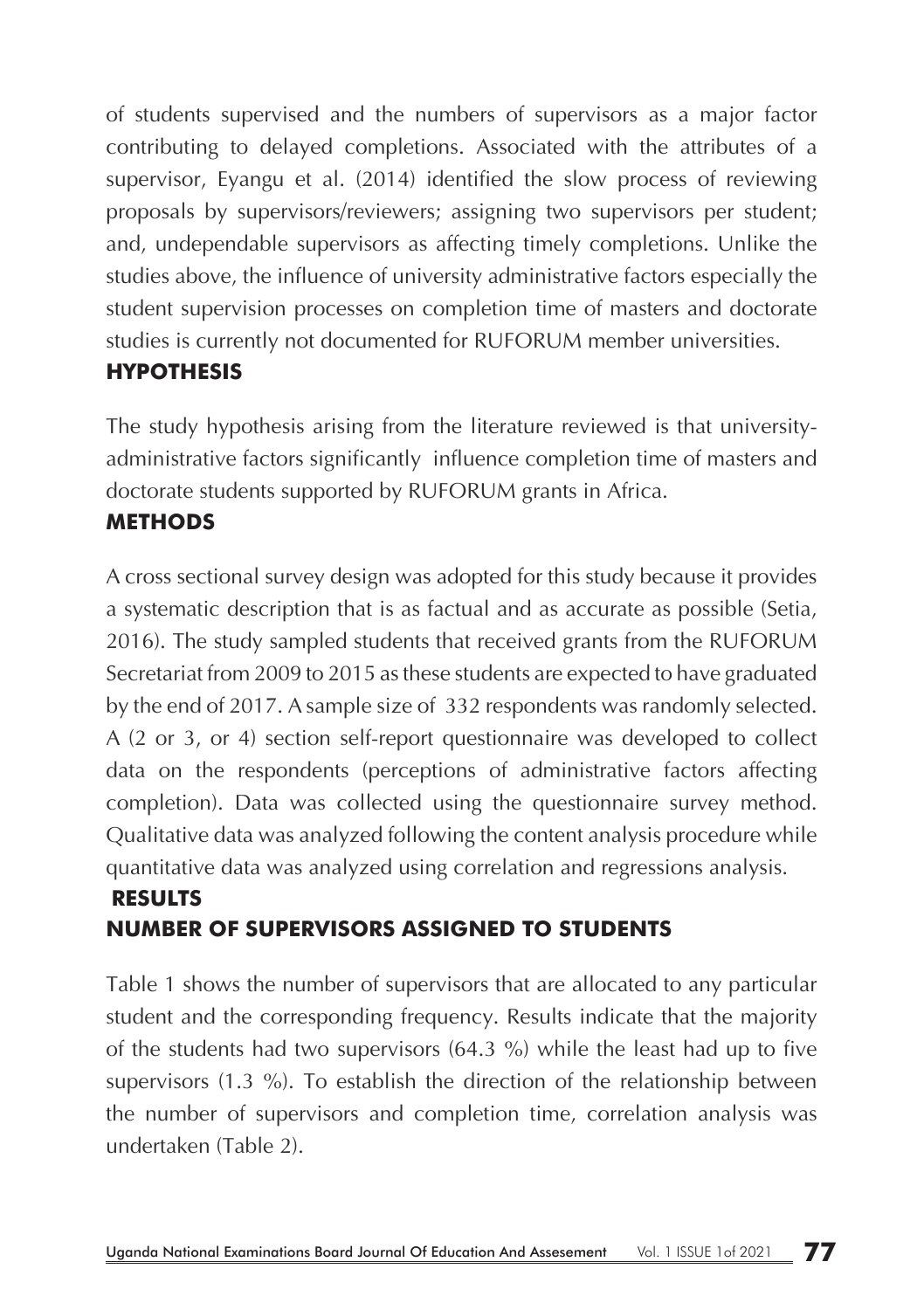#### Table 1: Number of supervisors allocated to Masters and Doctorate students supported by RUFORUM grants

| <b>Number</b>         | Frequency | <b>Percent</b> |
|-----------------------|-----------|----------------|
|                       | 11        | 4.6            |
|                       | 153       | 64.3           |
| 3                     | 53        | 22.3           |
| 4(Doctoral Committee) | 18        | 7.6            |
| 5(Doctoral Committee) |           | 1.3            |
| Total                 | 238       | 100.0          |

### Table 2: Correlation between number of supervisors and completion time for postgraduate students

| <b>Variables</b>      |         |         |
|-----------------------|---------|---------|
| No. of years of study | 1.000   | $142**$ |
| No. of supervisors    | $142**$ | 1.000   |

The correlation analysis in Table 2 indicates that the correlation coefficient between number of supervisors and completion time was r=0.142 with a significance value of  $P=0.005$  at  $P<0.01$  level of significance. Since the P value is less than the stated level of significance (P<0.01), the results imply that the number of supervisors is positively and significantly related to the completion time of postgraduate students. This therefore implies that the higher the number of supervisors allocated to a given student, the shorter the completion time and vice-versa. However, some times the supervisors may fail to agree on methodological issues and this may prolong the supervision process. To further establish whether the number of supervisors has influence on completion time, a regression analysis was undertaken (Table 3).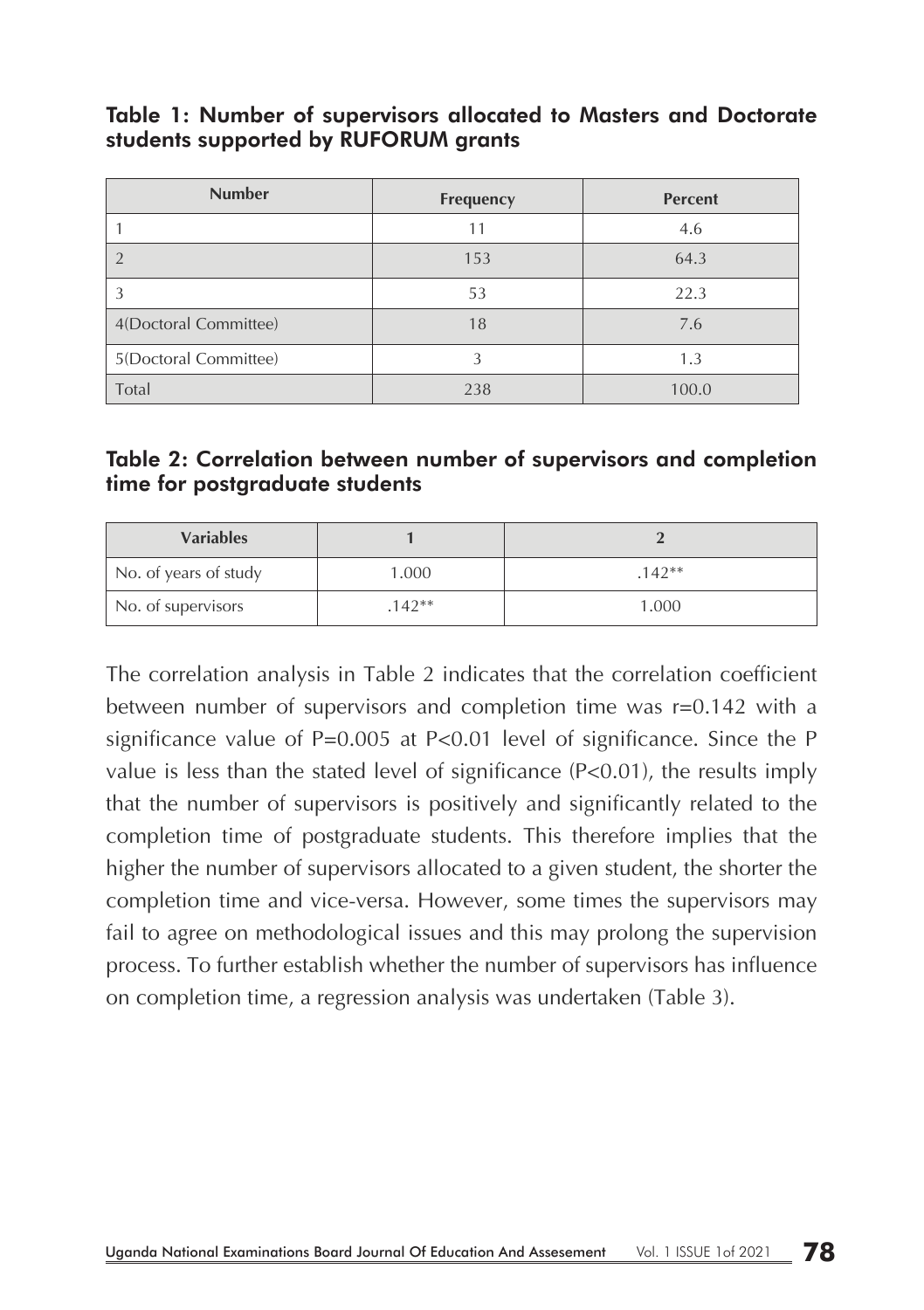Table 3: Regression analysis of number of supervisors and completion time for postgraduate students

| Model              | <b>Coefficients</b> |                   | Unstandardized   Standardized Coefficients |       | Sig. |  |
|--------------------|---------------------|-------------------|--------------------------------------------|-------|------|--|
|                    | <sup>B</sup>        | <b>Std. Error</b> | <b>Beta</b>                                |       |      |  |
| (Constant)         | 2.469               | .339              |                                            | 7.291 | .000 |  |
| No. of supervisors | .288                | .137              | .136                                       | 2.112 | .036 |  |

The regression analysis Table 3 indicates that the P value ( $P=0.036$ ) for the number of supervisors is less than the level of significance of P<0.05. This implies that the null hypothesis that the number of supervisors and completion time are independent is rejected, and instead the alternative hypothesis that this variable and completion time are dependent is accepted. Hence, the number of supervisors has a statistically significant influence on completion time for postgraduate students. The beta coefficient of 0.136 implies that for every unit increase in the number of supervisors, completion time of the students increases by 0.136 years. This means that students with more than one supervisor are likely to complete studies after a long period of time.

# **University-administrative factors influence on completion times of all postgraduate students supported under the various grants of RUFORUM**

Table 4 indicates that on average, 56.5% of the respondents with a mean value of 4.41 strongly agreed that the experience and expertise of the supervisor in the field of study influences time-to-completion while only 35.1 % agreed. The other variable that had a higher mean of 4.39 involved 53.6 % of the respondents strongly assenting that "the slow process of reviewing proposals by supervisors/reviewers delays student completion" while only 39.3 % agreed. These results imply that if completion rates are to be improved in RUFORUM member universities, vigilance is needed in the selection of highly experienced supervisors who have expertise in the students' research field. The results further imply that supervisors need to be motivated in the supervision process to hasten the review process of student's proposals and thesis/dissertations.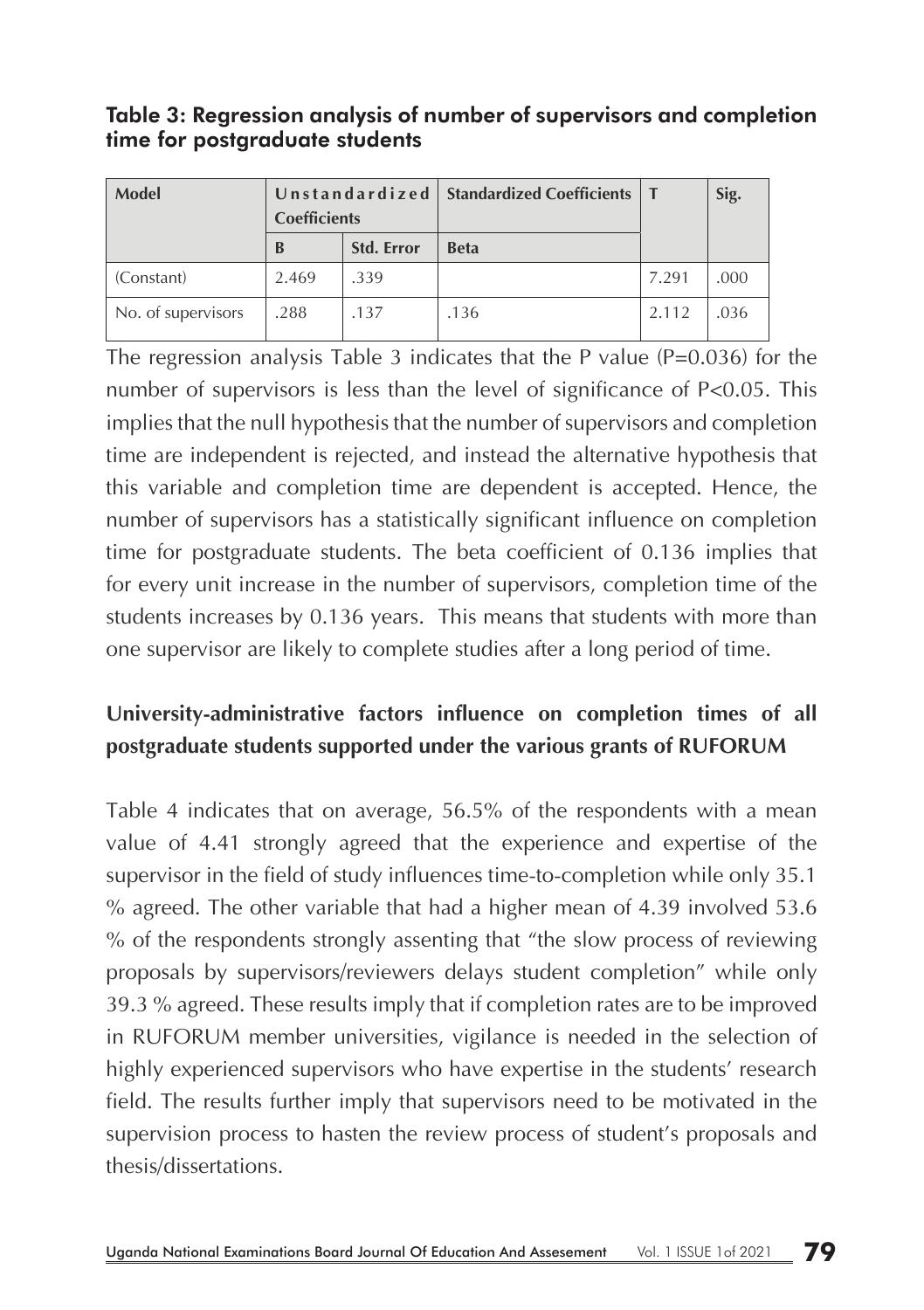### Table 4: University administrative related factors influence on completion times of all postgraduate students supported under the various grants of RUFORUM

| University<br>variables                                             | Mean | <b>Standard</b><br>deviation | Strongly<br>disagree | <b>Disagree</b> |           | Agree     | Strongly<br>Agree |
|---------------------------------------------------------------------|------|------------------------------|----------------------|-----------------|-----------|-----------|-------------------|
|                                                                     |      |                              | N(%)                 | N(%)            | N(%)      | N(%)      | N(%)              |
| An accessible<br>supervisor                                         | 4.37 | 1.022                        | 14(5.8)              | 1(0.4)          | 10(4.2)   | 73 (30.4) | 142<br>(59.2)     |
| Incentivizing<br>supervisors                                        | 4.09 | 1.098                        | 13(5.4)              | 13(5.4)         | 17(7.1)   | 93 (38.9) | 103<br>(43.1)     |
| Attitude and<br>relationship of the<br>supervisor to the<br>student | 4.35 | 1.032                        | 12(5)                | 5(2.1)          | 13(5.4)   | 68 (28.3) | 142<br>(59.2)     |
| Limited contact<br>between supervisor<br>and student                | 4.32 | 1.015                        | 6(2.5)               | 18(7.6)         | 6(2.5)    | 71(29.8)  | 137<br>(57.6)     |
| Experience and<br>expertise of<br>supervisor                        | 4.41 | 0.845                        | 4(1.7)               | 8(3.3)          | 8(3.3)    | 84 (35.1) | 135<br>(56.5)     |
| The number of<br>students supervised                                | 4.06 | 1.084                        | 8(3.4)               | 21(8.9)         | 21(8.9)   | 86 (36.4) | 100<br>(42.4)     |
| Slow proposal<br>review process                                     | 4.39 | 0.848                        | 6(2.5)               | 5(2.1)          | 6(2.5)    | 94 (39.3) | 128<br>(53.6)     |
| Delay in returning<br>comments of thesis                            | 4.37 | 1.015                        | 7(3)                 | 15(6.3)         | 7(3)      | 63(26.6)  | 145<br>(61.2)     |
| Inadequate<br>guidance from the<br>supervisor                       | 3.98 | 0.967                        | 6(2.5)               | 15(6.3)         | 32 (13.5) | 109(46)   | 75<br>(31.6)      |

## *Source: Primary Data (2018)*

To measure the strength of the association between completion time and the University-administrative variables, correlation analysis in Table 5 below was undertaken.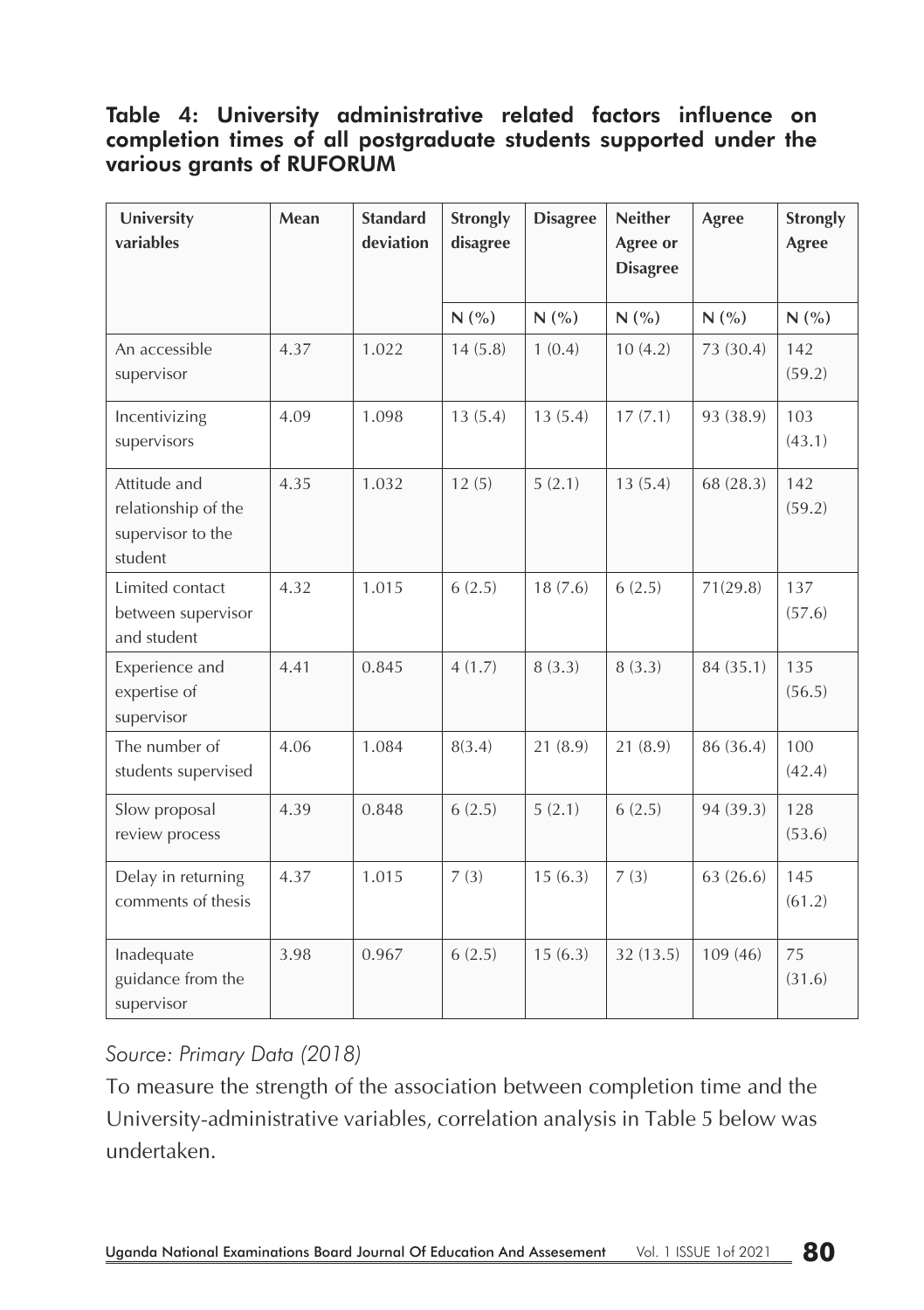#### Table 5: Correlation between University administrative factors on completion time for postgraduate students supported under the different granting portfolios of RUFORUM in Africa

| <b>Variables</b>                                                    | $\mathbf{1}$ | $\overline{2}$ | 3       | $\overline{\mathbf{4}}$ | 5        | 6        | $\overline{7}$ | 8       | 9        | 10       | 11    | 12    |
|---------------------------------------------------------------------|--------------|----------------|---------|-------------------------|----------|----------|----------------|---------|----------|----------|-------|-------|
| Completion time                                                     | 1.000        |                |         |                         |          |          |                |         |          |          |       |       |
| An accessible<br>supervisor                                         | $-.013$      | $-.099*$       | $-.016$ | 1.000                   |          |          |                |         |          |          |       |       |
| Incentivizing<br>supervisors                                        | .087         | .010           | .006    | $.226**$                | 1.000    |          |                |         |          |          |       |       |
| Attitude and<br>relationship of<br>the supervisor to<br>the student | .067         | .031           | $-.061$ | $.245**$                | $.213**$ | 1.000    |                |         |          |          |       |       |
| Limited contact<br>between<br>supervisor and<br>student             | $-.007$      | $-.089$        | .062    | .088                    | .015     | .095     | 1.000          |         |          |          |       |       |
| Experience and<br>expertise of<br>supervisor                        | .075         | .023           | $-.070$ | .089                    | .086     | $.198**$ | .076           | 1.000   |          |          |       |       |
| The number<br>of students<br>supervised                             | .039         | .004           | $-.022$ | .067                    | $.181**$ | $-.063$  | .029           | .048    | 1.000    |          |       |       |
| Slow proposal<br>review process                                     | $.106*$      | .027           | $-.042$ | $-.043$                 | .027     | .051     | $.143*$        | .045    | $.242**$ | 1.000    |       |       |
| Delay in<br>returning<br>comments of<br>thesis                      | .095         | $-.056$        | $-.049$ | $-.003$                 | .033     | .053     | $.135*$        | $.138*$ | $.181**$ | .399**   | 1.000 |       |
| Inadequate<br>guidance from<br>the supervisor                       | $-.038$      | .012           | $-.052$ | $-.064$                 | $.129*$  | $.131*$  | $-.025$        | .098    | $.172**$ | $.325**$ | .066  | 1.000 |

Amongst independent variables, Table 5 indicates that the slow process of reviewing proposals by supervisors/reviewers had a correlation coefficient of 0.106 with a significance value of 0.03 at P<0.05 significance level. Since the significance value of 0.03 was less than the stated level of significance (P<0.05), this implies a statistically significant weak positive correlation between this variable and completion time for postgraduate students (both Masters and Doctorate combined). This means that the time taken by supervisors to return comments to the students' reports has a bearing on the completion time for the students. However, the regression analysis did not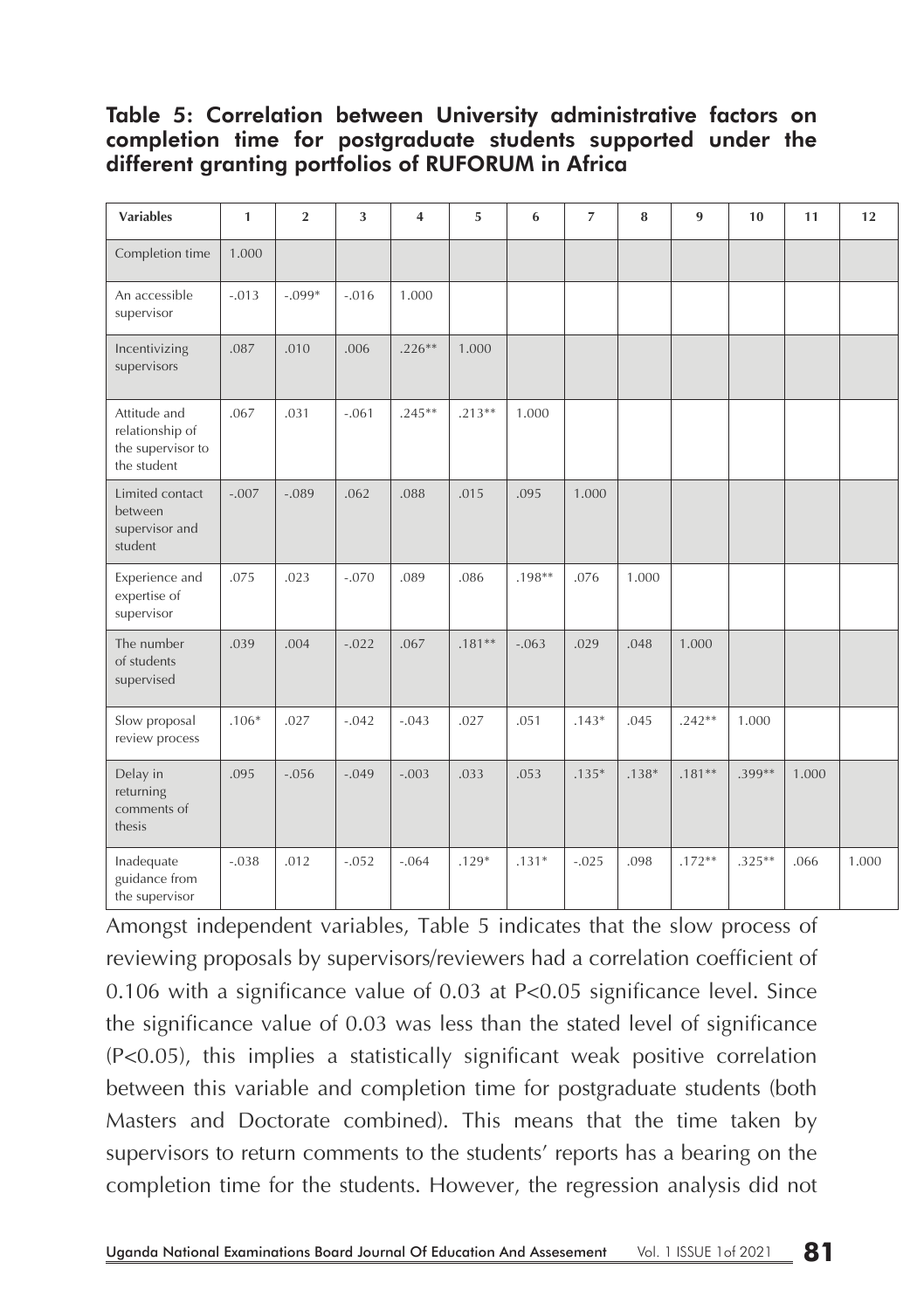establish any cross-cutting predictor. Therefore, both Masters and Doctorate students were analyzed independently as indicated below.

### Table 6: University administrative factors influence completion rates and times of Doctorate students supported under the various grants of RUFORUM

| <b>Variables</b>                                              | Mean | <b>Strongly</b><br>disagree | <b>Disagree</b> | <b>Neither</b><br>Agree or<br><b>Disagree</b> | Agree                                      | Strongly<br>Agree |
|---------------------------------------------------------------|------|-----------------------------|-----------------|-----------------------------------------------|--------------------------------------------|-------------------|
|                                                               |      | N(%                         | N(%             | N(%                                           | N(%                                        | N(%)              |
| An accessible supervisor                                      | 4.21 | 5(10.4)                     | 1(2.1)          | 1(2.1)                                        | $\mathbf{1}$<br>3<br>(27.1)                | 28 (58.3)         |
| Incentivizing supervisors                                     | 4.35 | 3(6.3)                      | 0(0)            | 1(4.2)                                        | $\mathbf{1}$<br>$\overline{7}$<br>(35.4)   | 27(56.3)          |
| Attitude and relationship of the<br>supervisor to the student | 4.25 | 3(6.3)                      | 2(4.2)          | (0)                                           | $\mathbf{1}$<br>8<br>(37.5)                | 22(52.1)          |
| Limited contact between supervisor<br>and student             | 4.26 | 1(2.1)                      | 4(8.5)          | 4(8.5)                                        | $\mathbf{1}$<br>$\overline{1}$<br>(23.4)   | 27(57.4)          |
| Experience<br>expertise<br>of<br>and<br>supervisor            | 4.48 | 1(2.1)                      | 1(2.1)          | 00()                                          | $\mathbf{1}$<br>8<br>(37.5)                | 28 (58.3)         |
| The number of students supervised                             | 4.15 | 3(6.3)                      | 2(4.2)          | 4(8.3)                                        | $\mathbf{1}$<br>5<br>(31.3)                | 24(50)            |
| Slow proposal review process                                  | 4.33 | 2(4.2)                      | 0(0)            | 1(2.1)                                        | $\overline{2}$<br>$\overline{2}$<br>(45.8) | 23 (47.9)         |
| Delay in returning comments of<br>thesis                      | 4.56 | 1(2.1)                      | 1(2.1)          | 2(4.2)                                        | $\mathbf{1}$<br>$\Omega$<br>(20.8)         | 34 (70.8)         |
| guidance<br>from<br>the<br>Inadequate<br>supervisor           | 3.98 | 2(4.3)                      | 3(6.4)          | 7(14.9)                                       | $\overline{7}$<br>$\mathbf{1}$<br>(36.2)   | 18(38.3)          |
|                                                               |      |                             |                 |                                               |                                            |                   |

*Source: Primary data (2018)* 

Table 6 shows the responses from doctorate students against the University administrative variables influencing completion time. The table indicates that on average, 70.8% of the respondents with a mean value of 4.56 strongly agreed that "delay in returning comments of the research reports by the external examiners delays student completion" while only 20.8 % agreed. Further, 58.3 % of the respondents with a mean value of 4.48 strongly agreed that "experience and expertise of the supervisor in the field of study influences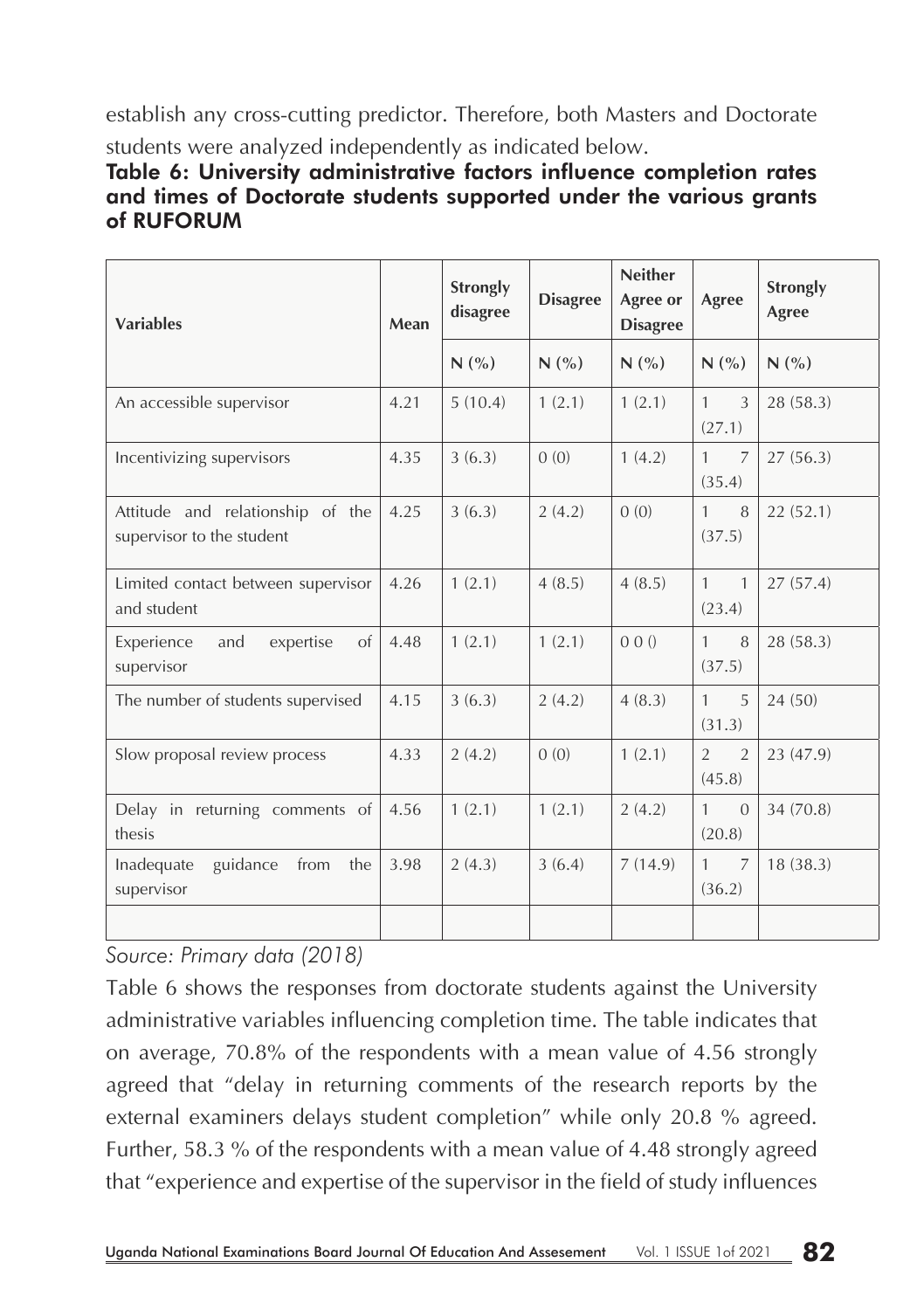timely completion" while only 37.5 % agreed. Given the responses above, a correlation analysis was undertaken to establish whether there is an association between University-administrative factors and completion time for doctorate students supported under the various grants of RUFORUM (Table 7).

| <b>Variable</b>                                                     | $\mathbf{1}$ | $\overline{2}$ | 3        | $\overline{4}$ | $\overline{5}$ | 6        | $\overline{7}$ | 8         | $\mathbf{q}$ | 10    |
|---------------------------------------------------------------------|--------------|----------------|----------|----------------|----------------|----------|----------------|-----------|--------------|-------|
| Completion time                                                     | 1.000        |                |          |                |                |          |                |           |              |       |
| An accessible<br>supervisor                                         | $-.019$      | 1.000          |          |                |                |          |                |           |              |       |
| Incentivizing<br>supervisors                                        | $-.044$      | $.271*$        | 1.000    |                |                |          |                |           |              |       |
| Attitude and<br>relationship of the<br>supervisor to the<br>student | $-172$       | $.267*$        | $.370**$ | 1.000          |                |          |                |           |              |       |
| Limited contact<br>between supervisor<br>and student                | $-.010$      | $.307**$       | $.275*$  | $.293*$        | 1.000          |          |                |           |              |       |
| Experience and<br>expertise of<br>supervisor                        | $-.137$      | .220           | .188     | $.532**$       | $.228*$        | 1.000    |                |           |              |       |
| The number of<br>students supervised                                | $-.001$      | .117           | .184     | .038           | $.343**$       | $.258*$  | 1.000          |           |              |       |
| Slow proposal<br>review process                                     | $.260*$      | $-153$         | .192     | $.301*$        | .188           | $.360**$ | .216           | 1.000     |              |       |
| Delay in returning<br>thesis comments                               | $-.175$      | $-.087$        | $.231*$  | .184           | $.269*$        | $.298*$  | .055           | $.287*$   | 1.000        |       |
| Inadequate<br>guidance from the<br>supervisor                       | $-.102$      | $-.039$        | $.311**$ | $.413**$       | .145           | $.320**$ | .128           | $.455***$ | .122         | 1.000 |

### Table 7: Correlation analysis of University administrative factors and completion time for Doctorate students supported under the various grants of RUFORUM

*Primary Data (2018)*

Table 7 indicates that the slow process of reviewing proposals by supervisors/ reviewers affects time-to-completion had the highest correlation coefficient of 0.260 and a significance value of 0.023 at the significance level of P<0.05. Since the significance value of 0.023 was less than the stated significance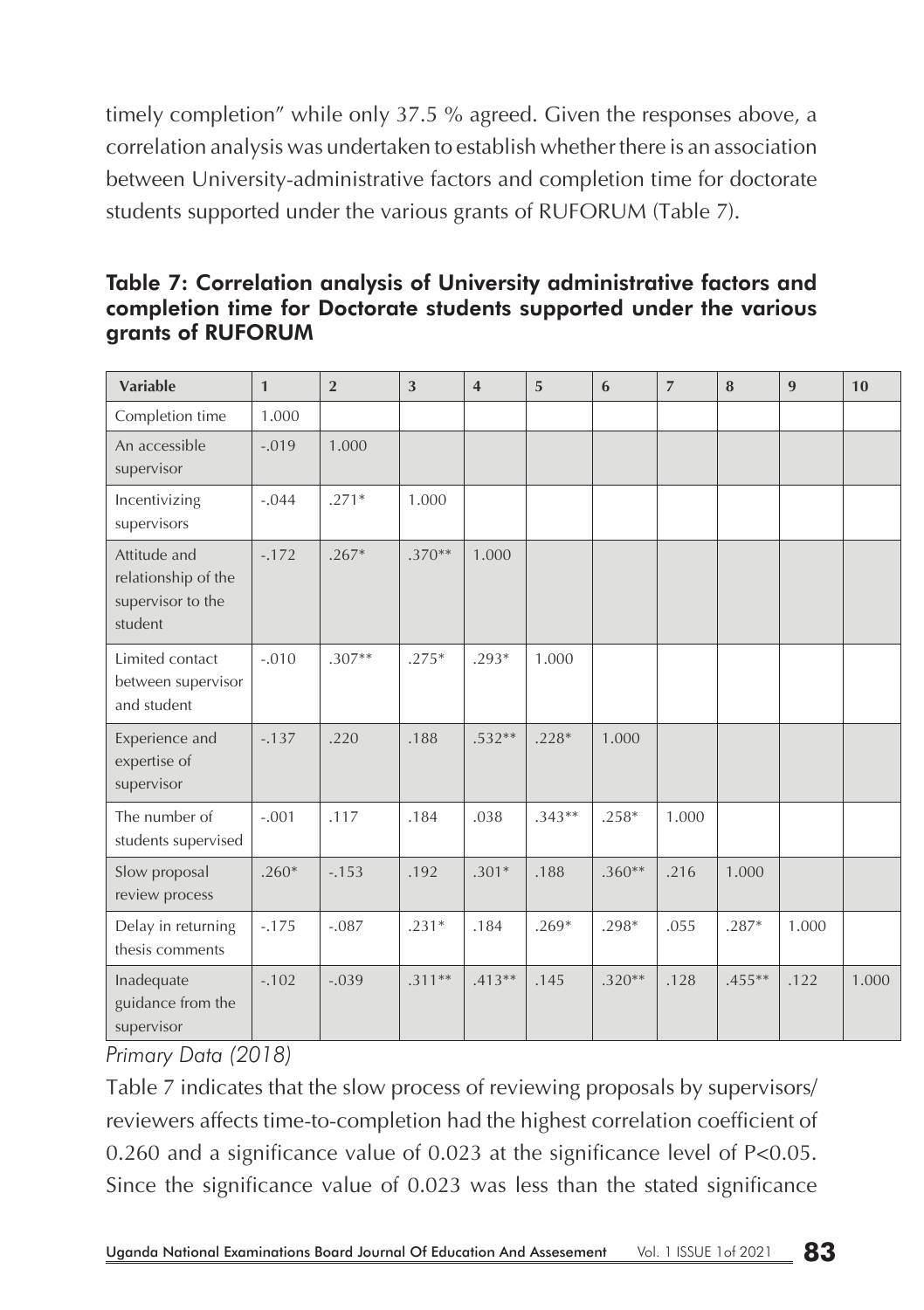level of P<0.05, this result implies a significant positive relationship with completion time. This implies that students acknowledged the bureaucratic university administrative procedures as key in impeding them from progressing normally at the universities. The regression analysis however, did not establish any variable significantly influencing completion time.

University administrative factors influencing completion time of master's students supported by RUFORUM grants

#### Table 8: University administrative factors influence on completion times of Masters Students supported under the various grants of RUFORUM

| Variable                                                      | Mean | <b>Strongly</b><br>disagree | <b>Disagree</b> | <b>Neither</b><br>Agree or<br><b>Disagree</b> | Agree     | <b>Strongly</b><br>Agree |
|---------------------------------------------------------------|------|-----------------------------|-----------------|-----------------------------------------------|-----------|--------------------------|
|                                                               |      | N(%                         | N(%             | N(%                                           | N(%       | N(%                      |
| An accessible supervisor                                      | 4.41 | 9(4.7)                      | 0(0)            | 9(4.7)                                        | 60(31.3)  | 114(59.4)                |
| Incentivizing supervisors                                     | 4.02 | 10(5.2)                     | 13(6.8)         | 16(8.4)                                       | 76 (39.8) | 76 (39.8)                |
| Attitude and relationship of<br>the supervisor to the student | 4.37 | 9(4.7)                      | 3(1.6)          | 13(6.8)                                       | 50(26)    | 117(60.9)                |
| Limited contact between<br>supervisor and student             | 4.34 | 5(2.6)                      | 14(7.3)         | 2(1.0)                                        | 60(31.4)  | 110(57.6)                |
| Experience and expertise of<br>supervisor                     | 4.40 | 3(1.6)                      | 7(3.7)          | 8(4.2)                                        | 66 (34.6) | 107(56)                  |
| The number of students<br>supervised                          | 4.03 | 5(2.7)                      | 19(10.1)        | 17(9.0)                                       | 71(37.8)  | 76 (40.4)                |
| Slow proposal review process                                  | 4.41 | 4(2.1)                      | 5(2.6)          | 5(2.6)                                        | 72 (37.7) | 105(55)                  |
| Delay in returning comments<br>of thesis                      | 4.32 | 6(3.2)                      | 14(7.4)         | 5(2.6)                                        | 53 (28)   | 111(58.7)                |
| Inadequate guidance from the<br>supervisor                    | 3.98 | 4(2.1)                      | 12(6.3)         | 25(13.2)                                      | 92(48.4)  | 57 (30)                  |

## *Source: Primary Data (2018)*

Table 8 below indicates that on average, 59.4 % of the respondents with a mean value of 4.41 strongly agreed that "the presence of an accessible supervisor hastens completion rates" while only 31.3 % agreed. With a similar mean of 4.41, 55 % of the respondents strongly agreed that "the slow process of reviewing proposals by supervisors/reviewers delays student completion"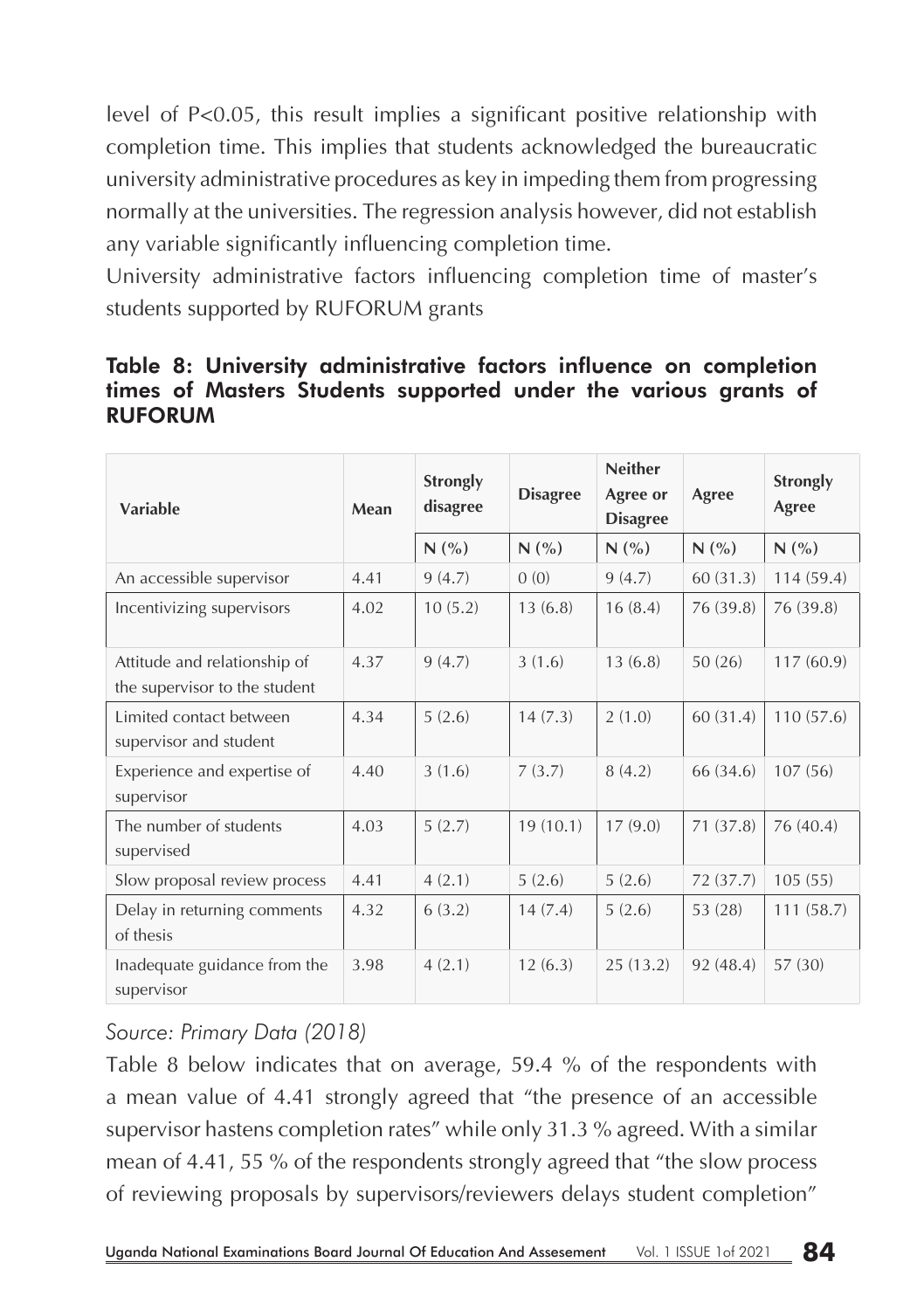while only 37.7 % agreed. To establish specific variables significantly related to completion time, a correlation analysis was undertaken (Table 9).

|  |                                      |  | Table 9: Correlation between University administrative factors and |  |
|--|--------------------------------------|--|--------------------------------------------------------------------|--|
|  | completion time for Masters Students |  |                                                                    |  |

| <b>Variables</b>                                                    | $\mathbf{1}$ | $\overline{2}$ | 3        | $\overline{\mathbf{4}}$ | 5       | 6       | $\overline{7}$ | 8        | 9     | 10    |
|---------------------------------------------------------------------|--------------|----------------|----------|-------------------------|---------|---------|----------------|----------|-------|-------|
| Completion time                                                     | 1.000        |                |          |                         |         |         |                |          |       |       |
| An accessible<br>supervisor                                         | $-.022$      | 1.000          |          |                         |         |         |                |          |       |       |
| Incentivizing<br>supervisors                                        | $-.015$      | $.175***$      | 1.000    |                         |         |         |                |          |       |       |
| Attitude and<br>relationship of the<br>supervisor to the<br>student | $-.013$      | $.249**$       | $.181**$ | 1.000                   |         |         |                |          |       |       |
| Limited contact<br>between supervisor<br>and student                | .060         | .007           | $-.058$  | .070                    | 1.000   | .007    |                |          |       |       |
| Experience and<br>expertise of<br>supervisor                        | .079         | .071           | .046     | $.186**$                | .007    | 1.000   |                |          |       |       |
| The number of<br>students supervised                                | $-.125*$     | .052           | $.138*$  | $-.085$                 | $-.052$ | .023    | 1.000          |          |       |       |
| Slow proposal<br>review process                                     | $-.020$      | $-.023$        | .002     | .018                    | .101    | $-.013$ | $.229**$       | 1.000    |       |       |
| Delay in returning<br>comments of thesis                            | .055         | .032           | .042     | .082                    | .115    | .107    | $.199**$       | $.426**$ | 1.000 |       |
| Inadequate<br>guidance from the<br>supervisor                       | .065         | $-.070$        | $.122*$  | $.125*$                 | $-.037$ | .093    | $.180**$       | $.292**$ | .077  | 1.000 |

## *Primary Data (2018)*

The analysis in Table 9 indicates that amongst all variables, the number of students assigned to a single supervisor has the highest correlation coefficient of (r=-0.125) with a significance value of 0.039 at P<0.05 significance level. Since this P value  $(P=0.039)$  is less than the stated level of significance stated (P<0.05), this implies a statistically significant negative relationship with completion time for Masters Students.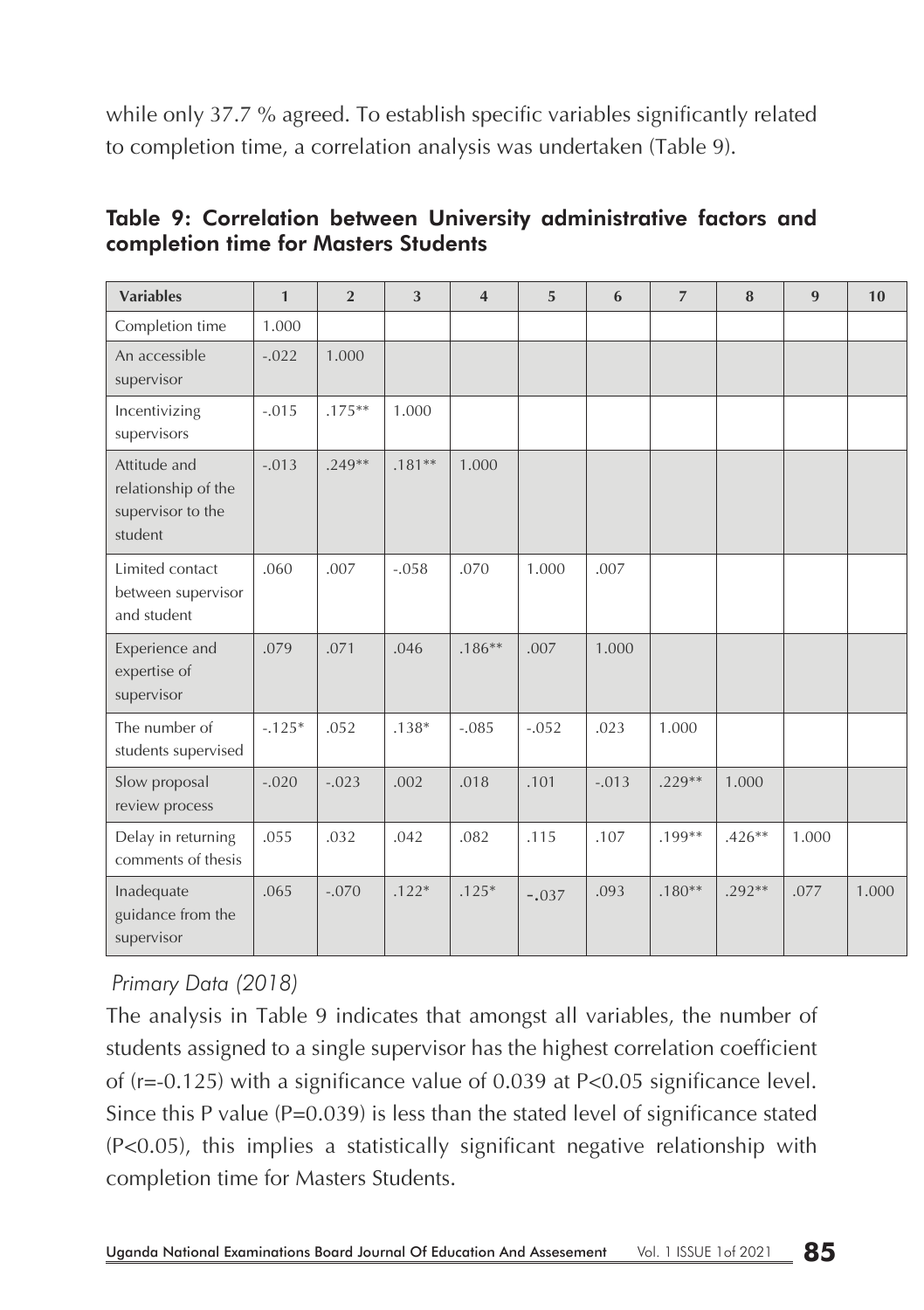|  |                                                   |  | Table 10: Regression analysis of University administrative factors |  |
|--|---------------------------------------------------|--|--------------------------------------------------------------------|--|
|  | against completion time for Masters students only |  |                                                                    |  |

|                                             | Unstandardized<br><b>Coefficients</b> |       | <b>Standardized</b><br><b>Coefficients</b> | $\ddagger$ | Sig. |
|---------------------------------------------|---------------------------------------|-------|--------------------------------------------|------------|------|
|                                             | $\mathbf{B}$                          | Std.  | <b>Beta</b>                                |            |      |
|                                             |                                       | Error |                                            |            |      |
| (Constant)                                  | 2.106                                 | .978  |                                            | 2.154      | .033 |
| An accessible supervisor                    | .001                                  | .124  | .001                                       | .009       | .993 |
| Incentivizing supervisors                   | .115                                  | .104  | .087                                       | 1.105      | .271 |
| Attitude and relationship of the supervisor | $-.018$                               | .125  | $-.012$                                    | $-144$     | .886 |
| to the student                              |                                       |       |                                            |            |      |
| Limited contact between supervisor and      | .034                                  | .112  | .024                                       | .308       | .759 |
| student                                     |                                       |       |                                            |            |      |
| Experience and expertise of supervisor      | $-.050$                               | .134  | $-.029$                                    | $-.369$    | .712 |
| The number of students supervised           | $-.312$                               | .115  | $-.226$                                    | $-2.704$   | .008 |
| Slow proposal review process                | .151                                  | .149  | .088                                       | 1.016      | .311 |
| Delay in returning comments of thesis       | .145                                  | .115  | .106                                       | 1.262      | .209 |
| Inadequate guidance from the supervisor     | .097                                  | .127  | .063                                       | .762       | .447 |

To further examine the influence of university administrative factors on completion time, a regression analysis was undertaken (Table 10). The regression analysis established that the p-value for the number of students assigned to a single supervisor has an influence on time-to-completion (P=0.008) is lower than the significance level (threshold) specified (0.05). Thus, the null hypothesis that this variable and completion time are independent is rejected, and instead the alternative hypothesis that this variable and completion time are dependent is accepted. Hence, this variable has the strongest influence on completion time for Masters Students.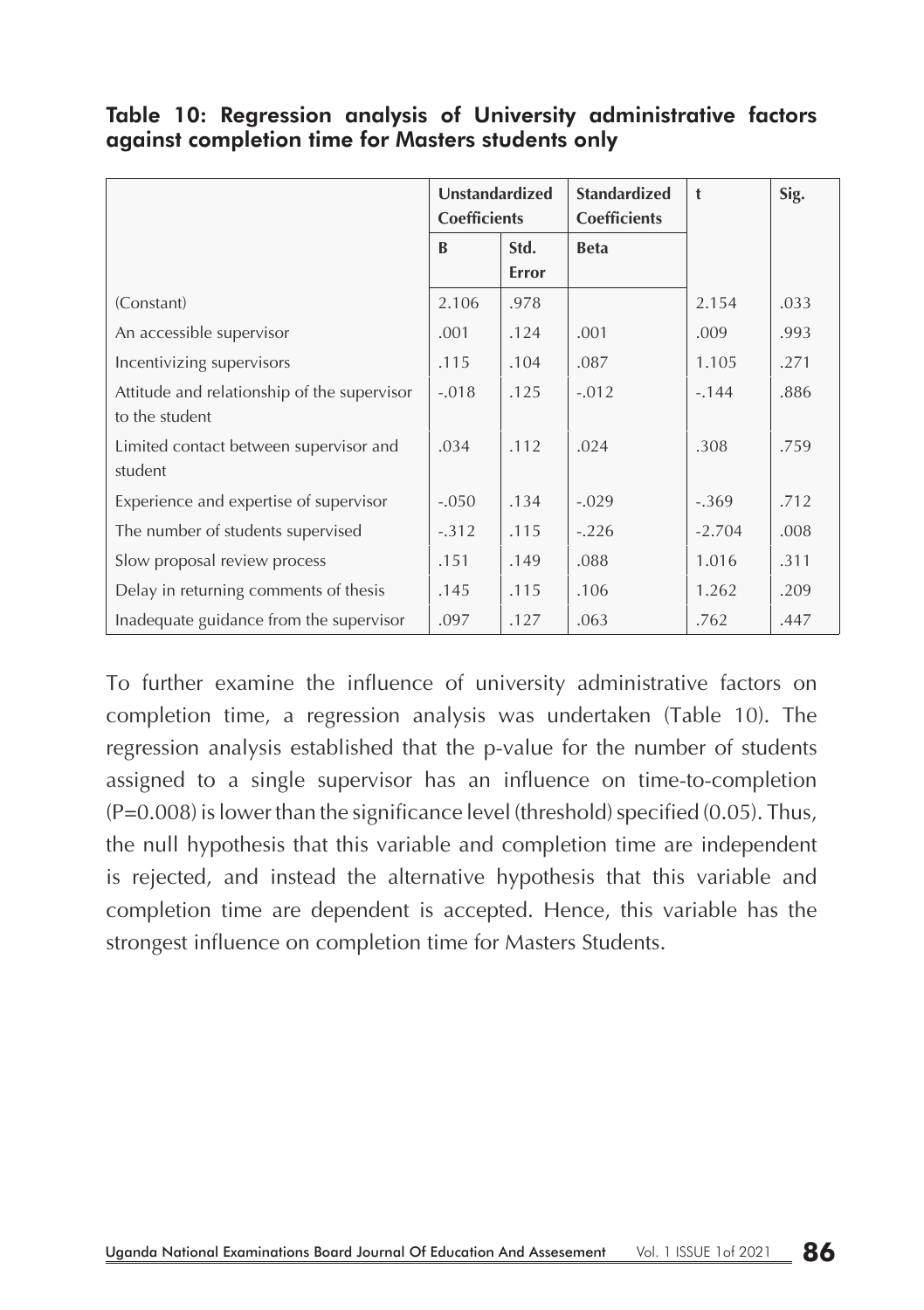## **DISCUSSION OF FINDINGS**

Results indicated that the number of supervisors is positively related with the time taken to complete postgraduate studies. This means that the higher the number of supervisors assigned to students, the higher the chances for the students to complete on time. This is in disagreement with what Eyangu et al. (2014) reports that assigning two supervisors per student and not agreeing easily on the students work affects students' completion on time. This implies that African universities need to ensure that the appropriate number of supervisors is allocated to students to amongst several aspects avoid conflicting guidance from multiple supervisors.

The findings further revealed that the number of students assigned to a single supervisor had the greatest influence on completion time for specifically the Masters students. This means that the more the number of master's students assigned to a given supervisor, the greater the chances for the students to complete in time. This could be attributed to cross-learning amongst students during the collective supervision processes. This further implies that depending on the staffing position of a given university, the number of students allocated to a given supervisor need to be guided by the supervisor's commitment and ability to supervise the allocated students. Ojungu(2017) similarly notes that when many students are allocated to a single supervisor chances are high that the supervisor may not get time to look at their work on time which will slow the supervision process leading to delayed completion. He further notes that in most cases the work supervised may be substandard or poor quality because the supervisor did not give adequate time to examine the work brought before him/her.

### **CONCLUSIONS AND RECOMMENDATIONS.**

The study established that the number of supervisors per student as well as the number of students allocated to a given supervisor had influence on completion time. In terms of administrative factors; the results show that accessibility of supervisors, timely decisions on proposal, supervisor experience and expertise all influence the rate of the student progress and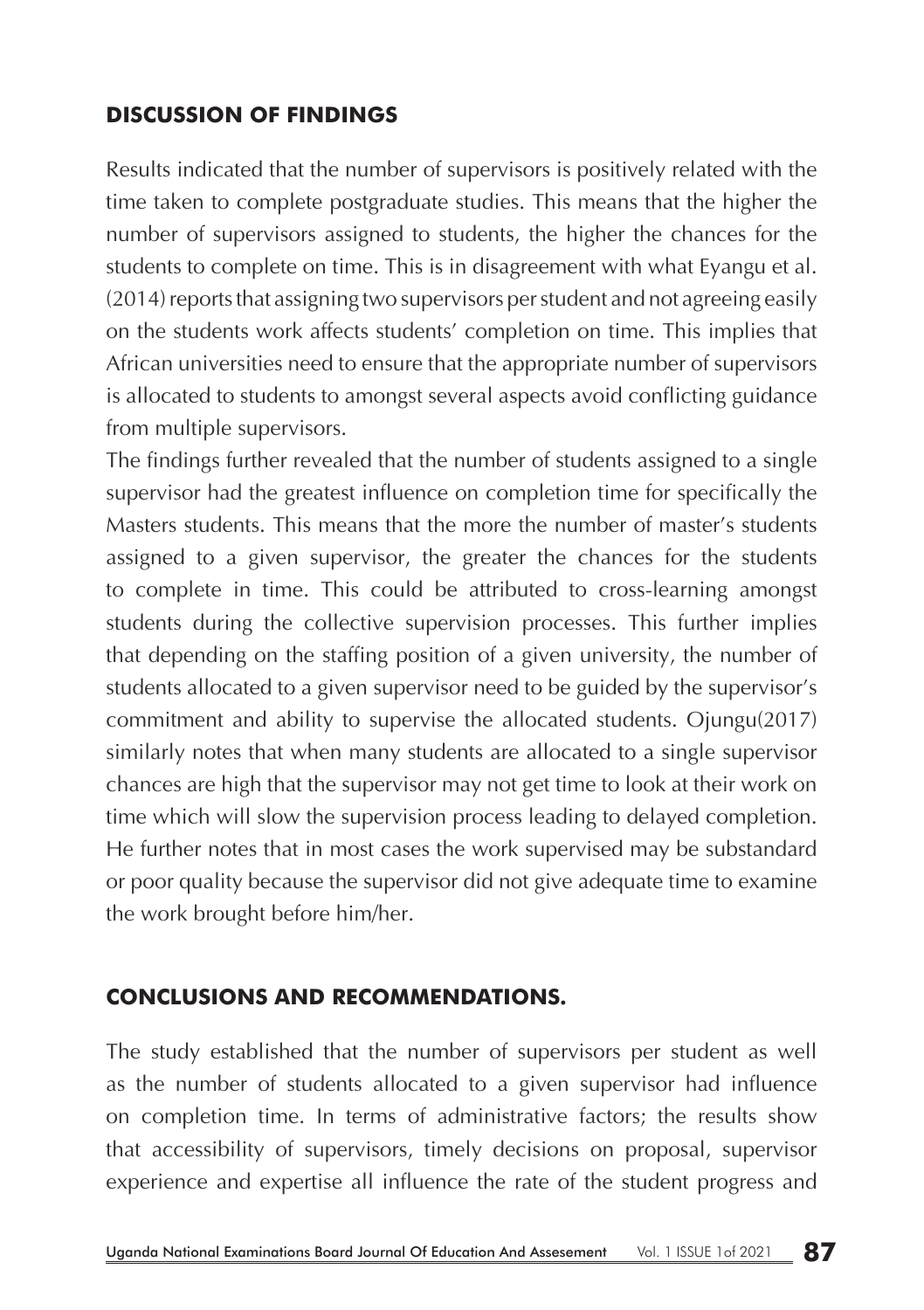overall completion on time. This study recommends that there is need to balance student supervision proportions in universities if timely completion of studies is to be realized and ensure a continuous flush-out system of graduates into the job-market. The students should be allocated at least two supervisors who must submit monthly progress reports to the head of department in order to limit student-supervision related challenges. The supervisors should meet from time to time to draw supervision timetables, share challenges they face and also devise means of how to keep in contact with the students they supervise. Students who fail to submit draft concept notes and proposals four months after commencement of the research process should be summoned by the head of department and write commitment reports.

### **ACKNOWLEDGEMENTS**

The authors highly acknowledge the Regional Universities Forum for Capacity Building in Agriculture (RUFORUM) for funding the study through the project "Enhancing the capacity of graduate students in designing ICT-enabled monitoring and evaluation systems"

### **REFERENCES**

- Aina, L. O. (2015). "Factors affecting timely completion of doctoral degree in library and information science in Nigerian universities". *African Journal of Library, Archives and Information Science*, 25(2), 111–123.
- Creswell, J. W. (2003). *Research Design: Qualitative, Quantitative and Mixed Methods Approaches*. (2nd Ed.). London Sage Publications.
- Eyangu, S., Bagire, V. & Kibrai, M. (2014). "An Examination of the Completion Rate of Masters Programs at Makerere University Business School". *Creative Education,* 5,1913-20.
- Krejcie, R. V. & Morgan, D. W. (1970). "Determining Sample Size for Research Activities". *Educational and Psychological Measurement*, 607-610.
- Mirembe, D.P, Lubega, T.J and Kibukamusoke, M. (2019). "Leveraging Social Media in Higher Education: A Case of Universities in Uganda". *European Journal of Open, Distance and E-learning* 22(2) 23-45
- Mirembe, D. P. (2015). *The Threat Nets Approach to Information Systems Security Risk Analysis*, PhD thesis, University of Groningen.